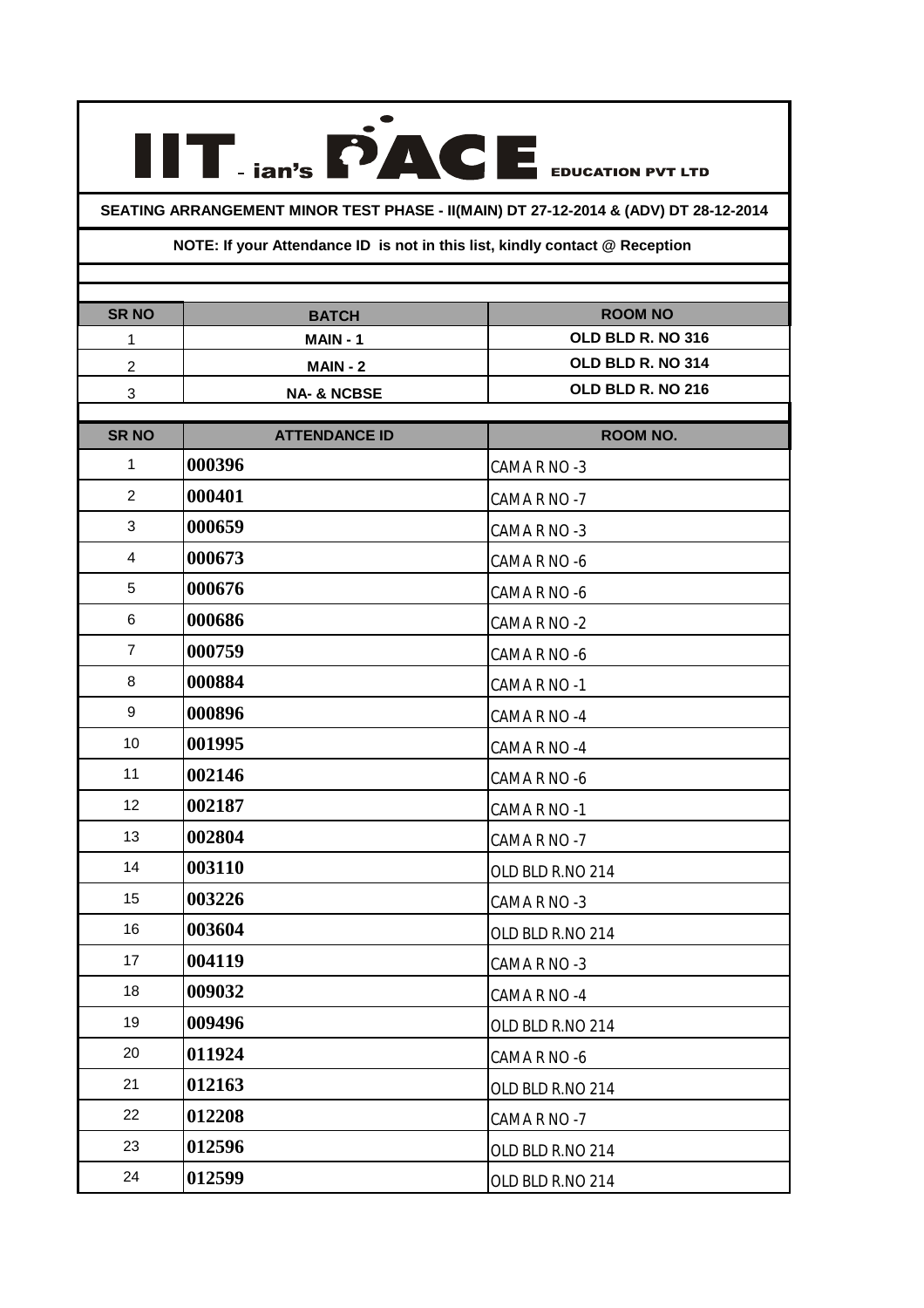| <b>SR NO</b> | <b>ATTENDANCE ID</b> | <b>ROOM NO.</b>  |
|--------------|----------------------|------------------|
| 25           | 012601               | OLD BLD R.NO 214 |
| 26           | 013074               | CAMA R NO -6     |
| 27           | 014300               | OLD BLD R.NO 214 |
| 28           | 015277               | CAMA R NO -2     |
| 29           | 015589               | OLD BLD R.NO 214 |
| 30           | 016293               | OLD BLD R.NO 214 |
| 31           | 016515               | CAMA R NO -1     |
| 32           | 016522               | CAMA R NO -3     |
| 33           | 016530               | CAMA R NO -8     |
| 34           | 016536               | CAMA R NO -1     |
| 35           | 016546               | CAMA R NO -5     |
| 36           | 016547               | CAMA R NO -8     |
| 37           | 016564               | CAMA R NO -8     |
| 38           | 016571               | CAMA R NO -1     |
| 39           | 016600               | CAMA R NO -5     |
| 40           | 016610               | CAMA R NO -2     |
| 41           | 016624               | CAMA R NO -8     |
| 42           | 016627               | CAMA R NO -3     |
| 43           | 016640               | CAMA R NO -2     |
| 44           | 016643               | CAMA R NO -1     |
| 45           | 016660               | CAMA R NO -2     |
| 46           | 016670               | CAMA R NO -7     |
| 47           | 016674               | CAMA R NO -1     |
| 48           | 016678               | OLD BLD R.NO 214 |
| 49           | 016691               | CAMA R NO -1     |
| 50           | 016699               | CAMA R NO -1     |
| 51           | 016712               | CAMA R NO -1     |
| 52           | 016718               | OLD BLD R.NO 214 |
| 53           | 016724               | CAMA R NO -7     |
| 54           | 016725               | OLD BLD R.NO 214 |
| 55           | 016728               | CAMA R NO -6     |
| 56           | 016742               | OLD BLD R.NO 214 |
| 57           | 016745               | CAMA R NO -2     |
| 58           | 016757               | CAMA R NO -2     |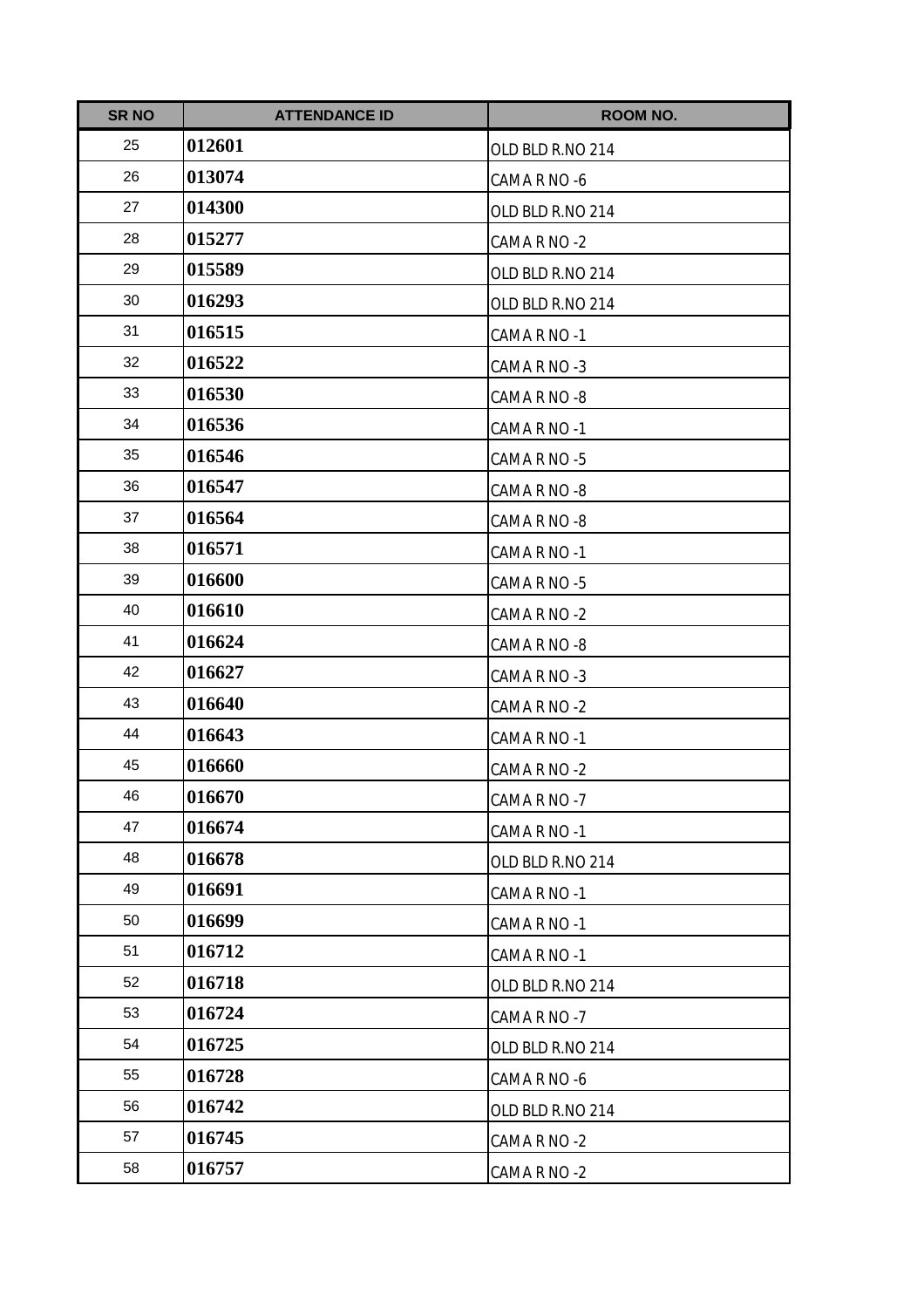| <b>SR NO</b> | <b>ATTENDANCE ID</b> | <b>ROOM NO.</b>  |
|--------------|----------------------|------------------|
| 59           | 016758               | CAMA R NO -7     |
| 60           | 016766               | CAMA R NO -7     |
| 61           | 016780               | CAMA R NO -2     |
| 62           | 016801               | CAMA R NO -3     |
| 63           | 016821               | CAMA R NO -3     |
| 64           | 016824               | OLD BLD R.NO 214 |
| 65           | 016826               | CAMA R NO -1     |
| 66           | 016829               | CAMA R NO -3     |
| 67           | 016835               | CAMA R NO -4     |
| 68           | 016846               | CAMA R NO -4     |
| 69           | 016849               | CAMA R NO -6     |
| 70           | 016850               | CAMA R NO -2     |
| 71           | 016874               | OLD BLD R.NO 214 |
| 72           | 016875               | CAMA R NO -1     |
| 73           | 016889               | CAMA R NO -8     |
| 74           | 016897               | CAMA R NO -1     |
| 75           | 016900               | CAMA R NO -8     |
| 76           | 016907               | CAMA R NO -1     |
| 77           | 016908               | CAMA R NO -2     |
| 78           | 016911               | CAMA R NO -1     |
| 79           | 016966               | CAMA R NO -1     |
| 80           | 016987               | CAMA R NO-2      |
| 81           | 017273               | CAMA R NO -2     |
| 82           | 017353               | CAMA R NO -3     |
| 83           | 017357               | CAMA R NO -5     |
| 84           | 017361               | CAMA R NO -3     |
| 85           | 017362               | CAMA R NO -1     |
| 86           | 017363               | CAMA R NO -4     |
| 87           | 017398               | CAMA R NO -6     |
| 88           | 017399               | CAMA R NO -4     |
| 89           | 017459               | CAMA R NO -1     |
| 90           | 017463               | CAMA R NO -5     |
| 91           | 017499               | CAMA R NO -2     |
| 92           | 017522               | CAMA R NO -3     |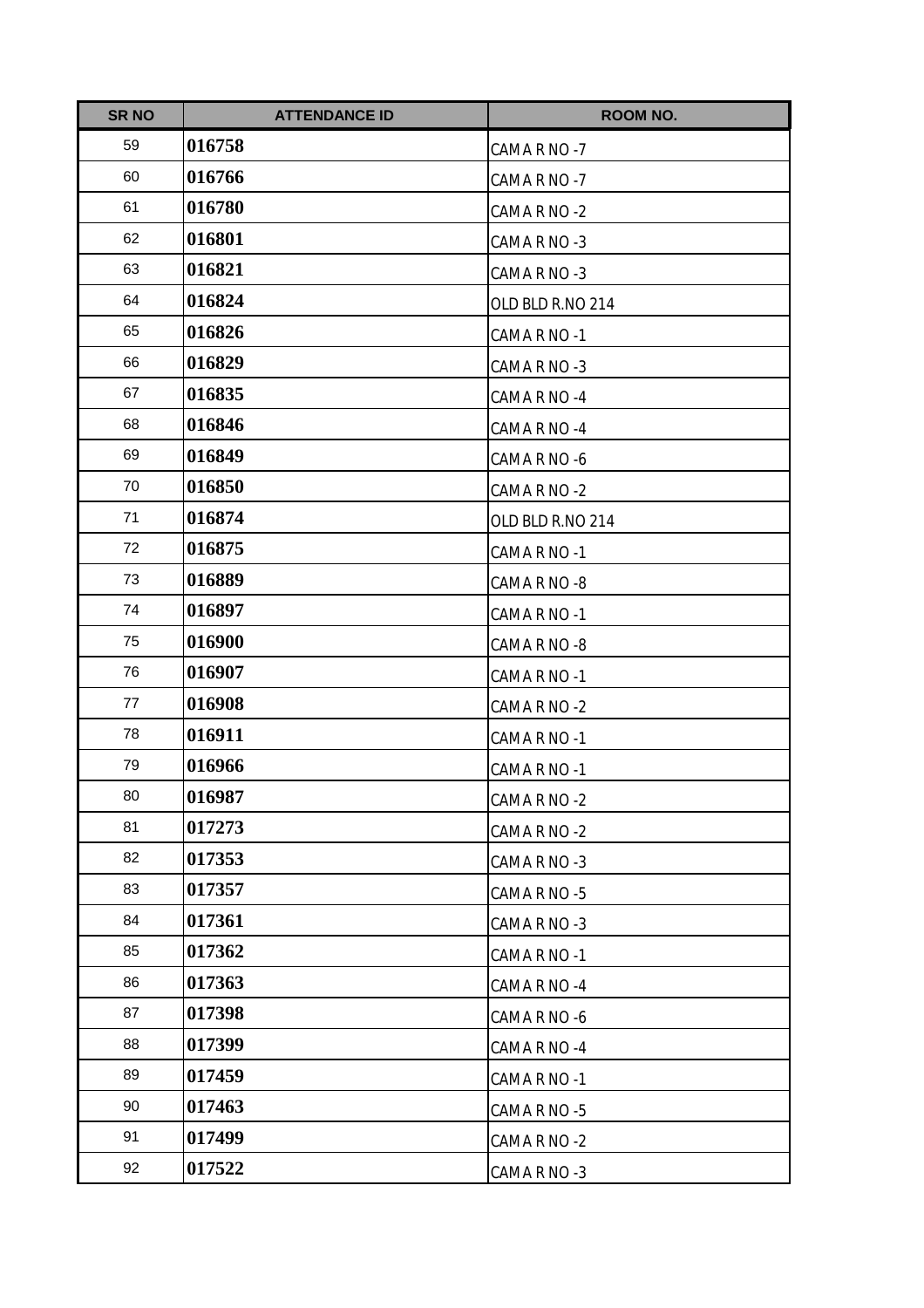| <b>SR NO</b> | <b>ATTENDANCE ID</b> | <b>ROOM NO.</b>  |
|--------------|----------------------|------------------|
| 93           | 017529               | CAMA R NO -1     |
| 94           | 017602               | CAMA R NO -1     |
| 95           | 017616               | CAMA R NO -5     |
| 96           | 017664               | OLD BLD R.NO 214 |
| 97           | 017686               | CAMA R NO -2     |
| 98           | 017706               | CAMA R NO -7     |
| 99           | 017711               | CAMA R NO -5     |
| 100          | 017738               | CAMA R NO -7     |
| 101          | 017741               | CAMA R NO -5     |
| 102          | 017767               | OLD BLD R.NO 214 |
| 103          | 017807               | CAMA R NO -2     |
| 104          | 017862               | CAMA R NO -6     |
| 105          | 017904               | CAMA R NO -1     |
| 106          | 017942               | CAMA R NO -2     |
| 107          | 017947               | CAMA R NO -8     |
| 108          | 017948               | CAMA R NO -5     |
| 109          | 017960               | CAMA R NO -3     |
| 110          | 017995               | CAMA R NO -7     |
| 111          | 018004               | CAMA R NO -3     |
| 112          | 018015               | CAMA R NO -5     |
| 113          | 018017               | CAMA R NO -1     |
| 114          | 018025               | CAMA R NO-2      |
| 115          | 018032               | CAMA R NO -3     |
| 116          | 018034               | OLD BLD R.NO 214 |
| 117          | 018043               | CAMA R NO -7     |
| 118          | 018044               | CAMA R NO -2     |
| 119          | 018056               | CAMA R NO -2     |
| 120          | 018060               | CAMA R NO -1     |
| 121          | 018061               | CAMA R NO -3     |
| 122          | 018073               | CAMA R NO -1     |
| 123          | 018077               | OLD BLD R.NO 214 |
| 124          | 018080               | CAMA R NO -4     |
| 125          | 018107               | CAMA R NO -2     |
| 126          | 018116               | CAMA R NO -2     |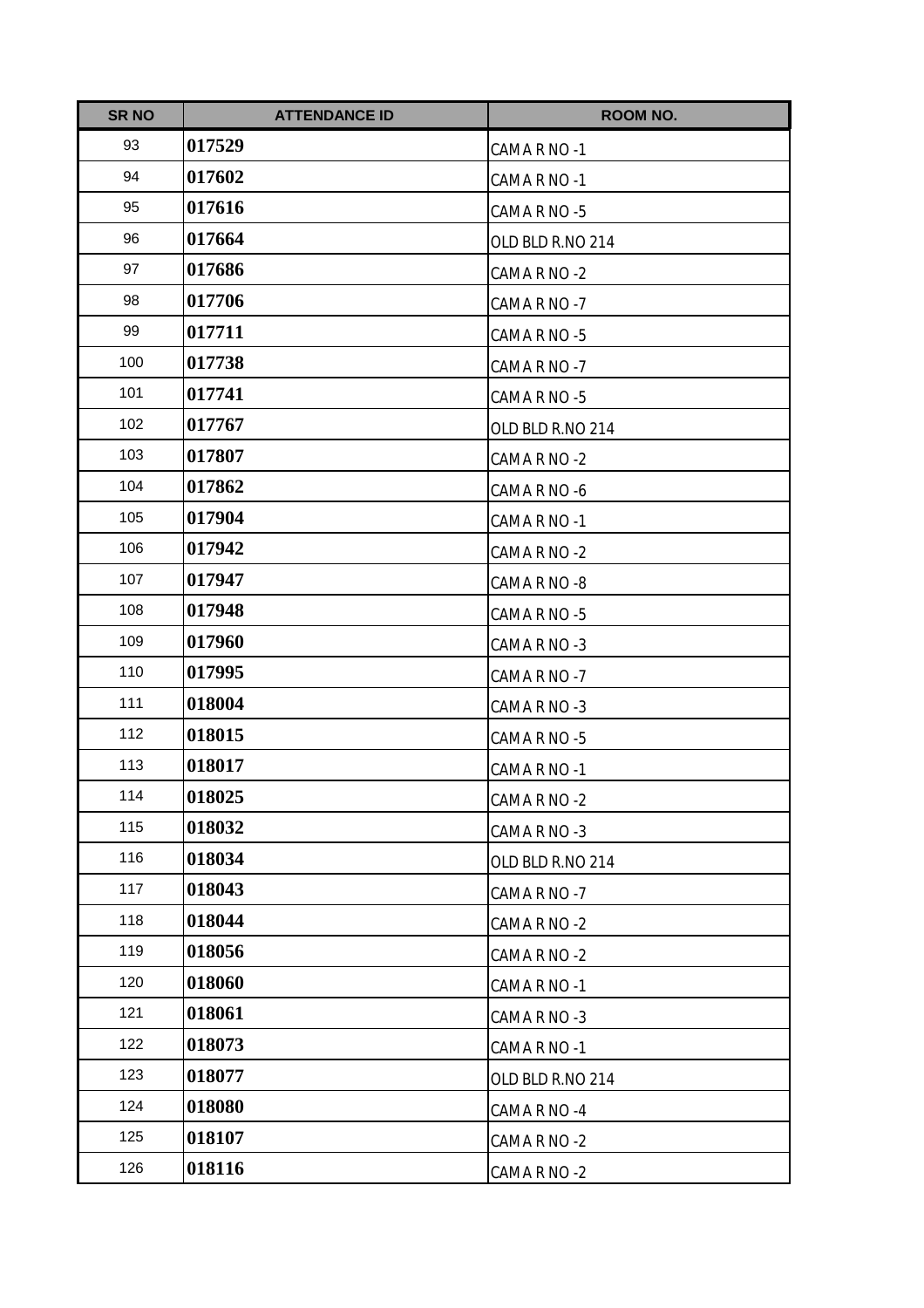| <b>SR NO</b> | <b>ATTENDANCE ID</b> | <b>ROOM NO.</b>  |
|--------------|----------------------|------------------|
| 127          | 018118               | OLD BLD R.NO 214 |
| 128          | 018132               | CAMA R NO -8     |
| 129          | 018136               | CAMA R NO -5     |
| 130          | 018148               | CAMA R NO -1     |
| 131          | 018156               | CAMA R NO -8     |
| 132          | 018161               | CAMA R NO -1     |
| 133          | 018178               | CAMA R NO -2     |
| 134          | 018189               | CAMA R NO -7     |
| 135          | 018193               | CAMA R NO -1     |
| 136          | 018195               | CAMA R NO -6     |
| 137          | 018200               | CAMA R NO -2     |
| 138          | 018208               | CAMA R NO -3     |
| 139          | 018210               | CAMA R NO -4     |
| 140          | 018213               | CAMA R NO -8     |
| 141          | 018222               | CAMA R NO -2     |
| 142          | 018233               | CAMA R NO -3     |
| 143          | 018249               | CAMA R NO -8     |
| 144          | 018255               | CAMA R NO -2     |
| 145          | 018263               | CAMA R NO -8     |
| 146          | 018272               | CAMA R NO -2     |
| 147          | 018275               | CAMA R NO -5     |
| 148          | 018288               | CAMA R NO -4     |
| 149          | 018305               | CAMA R NO -1     |
| 150          | 018310               | CAMA R NO -3     |
| 151          | 018315               | CAMA R NO -4     |
| 152          | 018318               | CAMA R NO -1     |
| 153          | 018319               | CAMA R NO -2     |
| 154          | 018321               | OLD BLD R.NO 214 |
| 155          | 018328               | CAMA R NO -4     |
| 156          | 018336               | CAMA R NO -3     |
| 157          | 018341               | CAMA R NO -3     |
| 158          | 018346               | CAMA R NO -1     |
| 159          | 018351               | CAMA R NO -2     |
| 160          | 018355               | CAMA R NO -4     |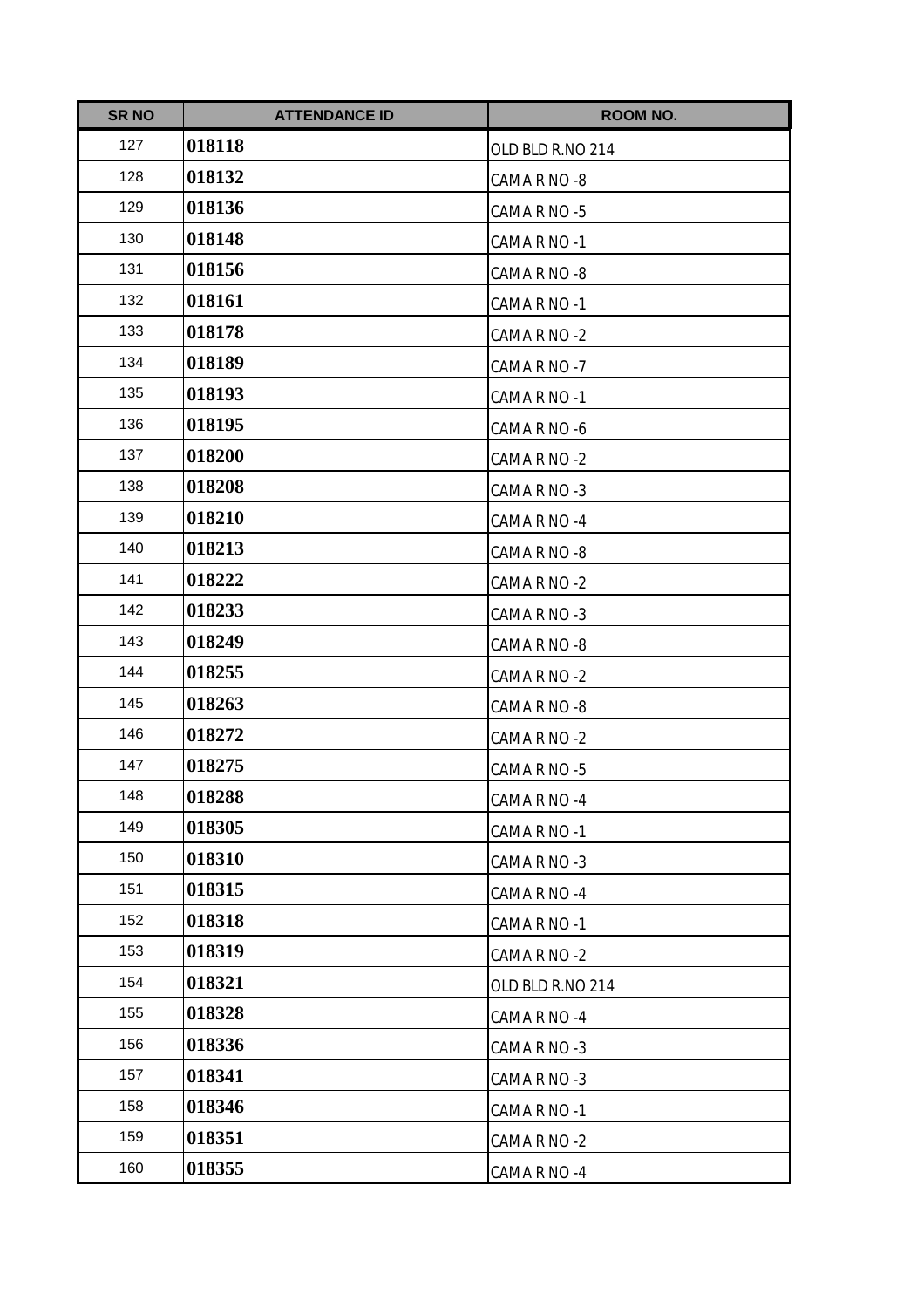| <b>SR NO</b> | <b>ATTENDANCE ID</b> | <b>ROOM NO.</b>  |
|--------------|----------------------|------------------|
| 161          | 018358               | OLD BLD R.NO 214 |
| 162          | 018362               | CAMA R NO -1     |
| 163          | 018363               | OLD BLD R.NO 214 |
| 164          | 018365               | CAMA R NO -4     |
| 165          | 018371               | CAMA R NO -6     |
| 166          | 018372               | CAMA R NO -4     |
| 167          | 018374               | CAMA R NO -5     |
| 168          | 018377               | CAMA R NO -5     |
| 169          | 018394               | CAMA R NO -6     |
| 170          | 018412               | CAMA R NO -4     |
| 171          | 018425               | CAMA R NO -7     |
| 172          | 018432               | CAMA R NO -6     |
| 173          | 018441               | CAMA R NO -7     |
| 174          | 018442               | CAMA R NO -7     |
| 175          | 018443               | CAMA R NO -3     |
| 176          | 018453               | CAMA R NO -6     |
| 177          | 018456               | CAMA R NO -7     |
| 178          | 018483               | OLD BLD R.NO 214 |
| 179          | 018496               | CAMA R NO -3     |
| 180          | 018512               | CAMA R NO -1     |
| 181          | 018515               | CAMA R NO -3     |
| 182          | 018518               | CAMA R NO -5     |
| 183          | 018520               | CAMA R NO -3     |
| 184          | 018533               | CAMA R NO -5     |
| 185          | 018543               | CAMA R NO -1     |
| 186          | 018547               | CAMA R NO -8     |
| 187          | 018555               | CAMA R NO -3     |
| 188          | 018560               | CAMA R NO -2     |
| 189          | 018561               | CAMA R NO -8     |
| 190          | 018565               | CAMA R NO -4     |
| 191          | 018570               | CAMA R NO -1     |
| 192          | 018572               | CAMA R NO -5     |
| 193          | 018585               | CAMA R NO -6     |
| 194          | 018586               | CAMA R NO -5     |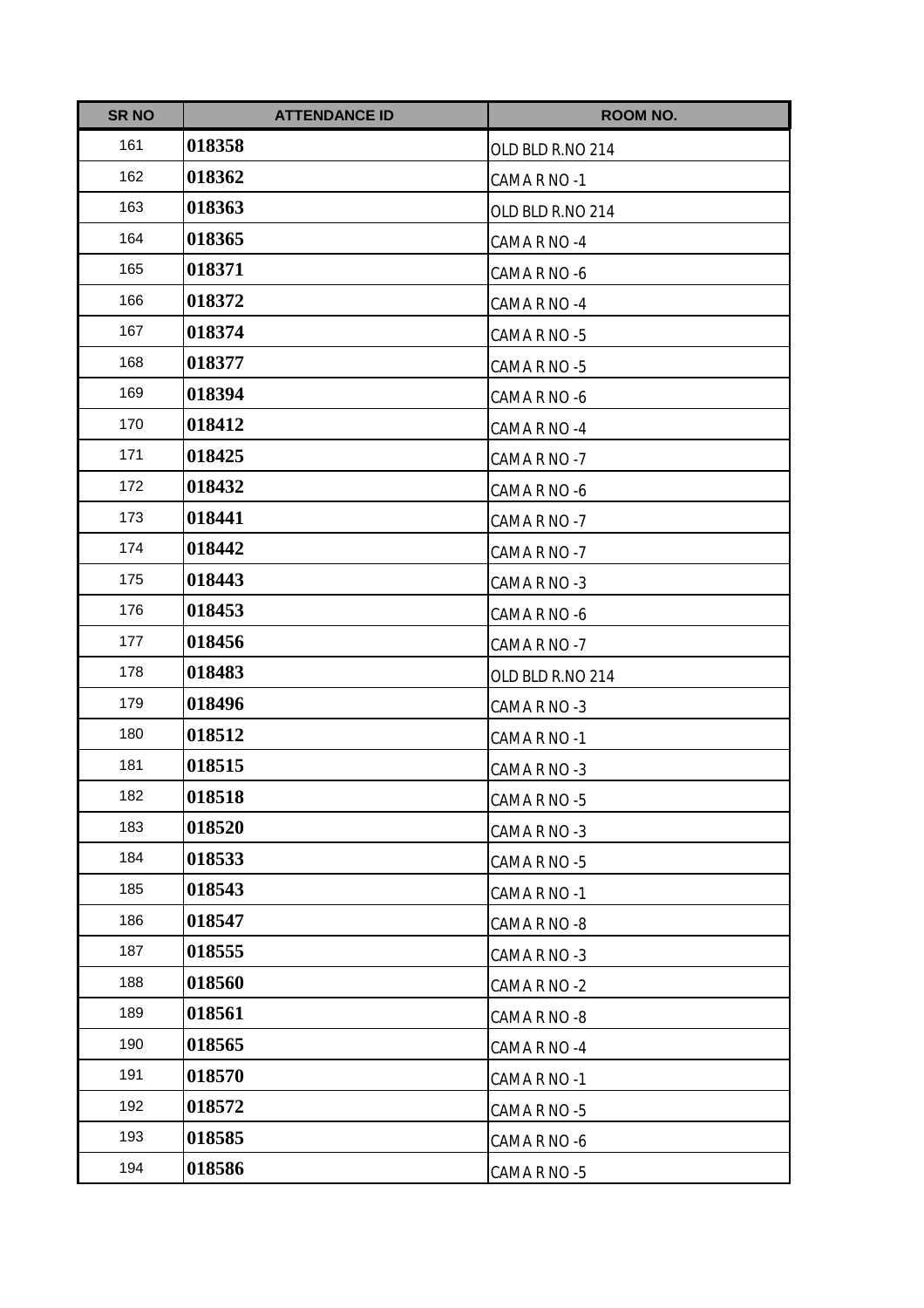| <b>SR NO</b> | <b>ATTENDANCE ID</b> | <b>ROOM NO.</b>  |
|--------------|----------------------|------------------|
| 195          | 018599               | CAMA R NO -4     |
| 196          | 018600               | CAMA R NO -3     |
| 197          | 018601               | CAMA R NO -5     |
| 198          | 018610               | CAMA R NO -4     |
| 199          | 018611               | CAMA R NO -6     |
| 200          | 018613               | CAMA R NO -8     |
| 201          | 018638               | CAMA R NO -2     |
| 202          | 018644               | CAMA R NO -4     |
| 203          | 018648               | CAMA R NO -1     |
| 204          | 018665               | CAMA R NO -1     |
| 205          | 018667               | CAMA R NO -7     |
| 206          | 018682               | CAMA R NO -7     |
| 207          | 018686               | CAMA R NO -5     |
| 208          | 018690               | CAMA R NO -6     |
| 209          | 018694               | CAMA R NO -4     |
| 210          | 018702               | OLD BLD R.NO 214 |
| 211          | 018711               | CAMA R NO -2     |
| 212          | 018716               | CAMA R NO -5     |
| 213          | 018722               | CAMA R NO -7     |
| 214          | 018725               | CAMA R NO -1     |
| 215          | 018726               | CAMA R NO -8     |
| 216          | 018728               | CAMA R NO-2      |
| 217          | 018729               | CAMA R NO -6     |
| 218          | 018731               | CAMA R NO -7     |
| 219          | 018732               | CAMA R NO -5     |
| 220          | 018734               | CAMA R NO -4     |
| 221          | 018735               | CAMA R NO -1     |
| 222          | 018736               | CAMA R NO -2     |
| 223          | 018739               | CAMA R NO -6     |
| 224          | 018747               | CAMA R NO -1     |
| 225          | 018753               | CAMA R NO -6     |
| 226          | 018756               | CAMA R NO -8     |
| 227          | 018757               | CAMA R NO -4     |
| 228          | 018773               | CAMA R NO -5     |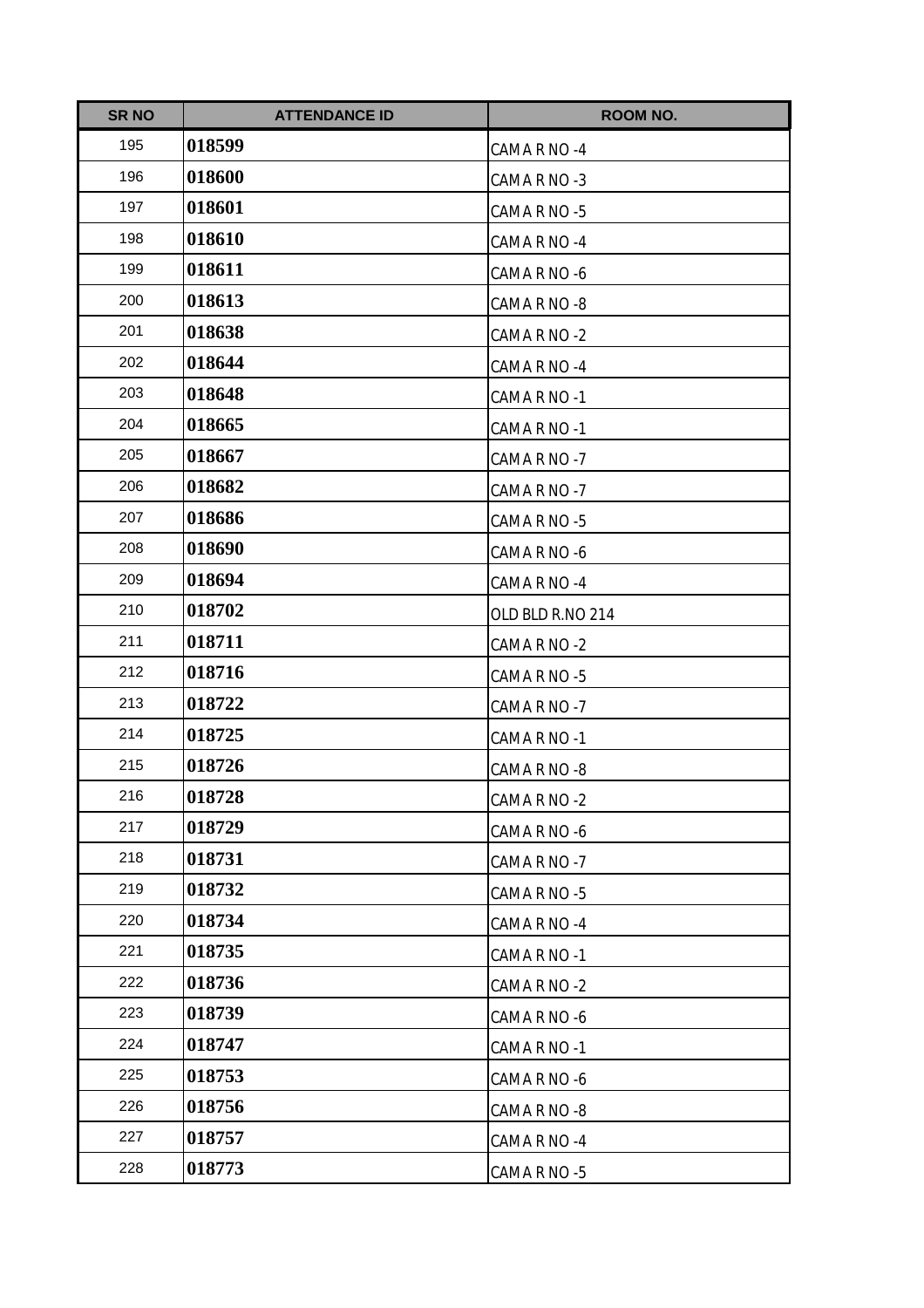| <b>SR NO</b> | <b>ATTENDANCE ID</b> | <b>ROOM NO.</b>  |
|--------------|----------------------|------------------|
| 229          | 018776               | CAMA R NO -2     |
| 230          | 018780               | CAMA R NO -2     |
| 231          | 018781               | CAMA R NO -7     |
| 232          | 018785               | CAMA R NO -5     |
| 233          | 018804               | CAMA R NO -8     |
| 234          | 018811               | CAMA R NO -4     |
| 235          | 018834               | CAMA R NO -8     |
| 236          | 018835               | CAMA R NO -6     |
| 237          | 018836               | CAMA R NO -3     |
| 238          | 018889               | CAMA R NO -8     |
| 239          | 018913               | CAMA R NO -8     |
| 240          | 018919               | CAMA R NO -2     |
| 241          | 018927               | CAMA R NO -3     |
| 242          | 018931               | CAMA R NO -7     |
| 243          | 018935               | CAMA R NO -1     |
| 244          | 018994               | CAMA R NO -5     |
| 245          | 018997               | CAMA R NO -3     |
| 246          | 019001               | CAMA R NO -2     |
| 247          | 019009               | CAMA R NO -4     |
| 248          | 019025               | OLD BLD R.NO 214 |
| 249          | 019027               | CAMA R NO -2     |
| 250          | 019028               | CAMA R NO -1     |
| 251          | 019031               | CAMA R NO -6     |
| 252          | 019048               | CAMA R NO -8     |
| 253          | 019051               | CAMA R NO -7     |
| 254          | 019085               | CAMA R NO -3     |
| 255          | 019102               | CAMA R NO -5     |
| 256          | 019105               | CAMA R NO -5     |
| 257          | 019118               | CAMA R NO -7     |
| 258          | 019119               | CAMA R NO -3     |
| 259          | 019127               | CAMA R NO -2     |
| 260          | 019139               | CAMA R NO -2     |
| 261          | 019164               | CAMA R NO -3     |
| 262          | 019172               | CAMA R NO -4     |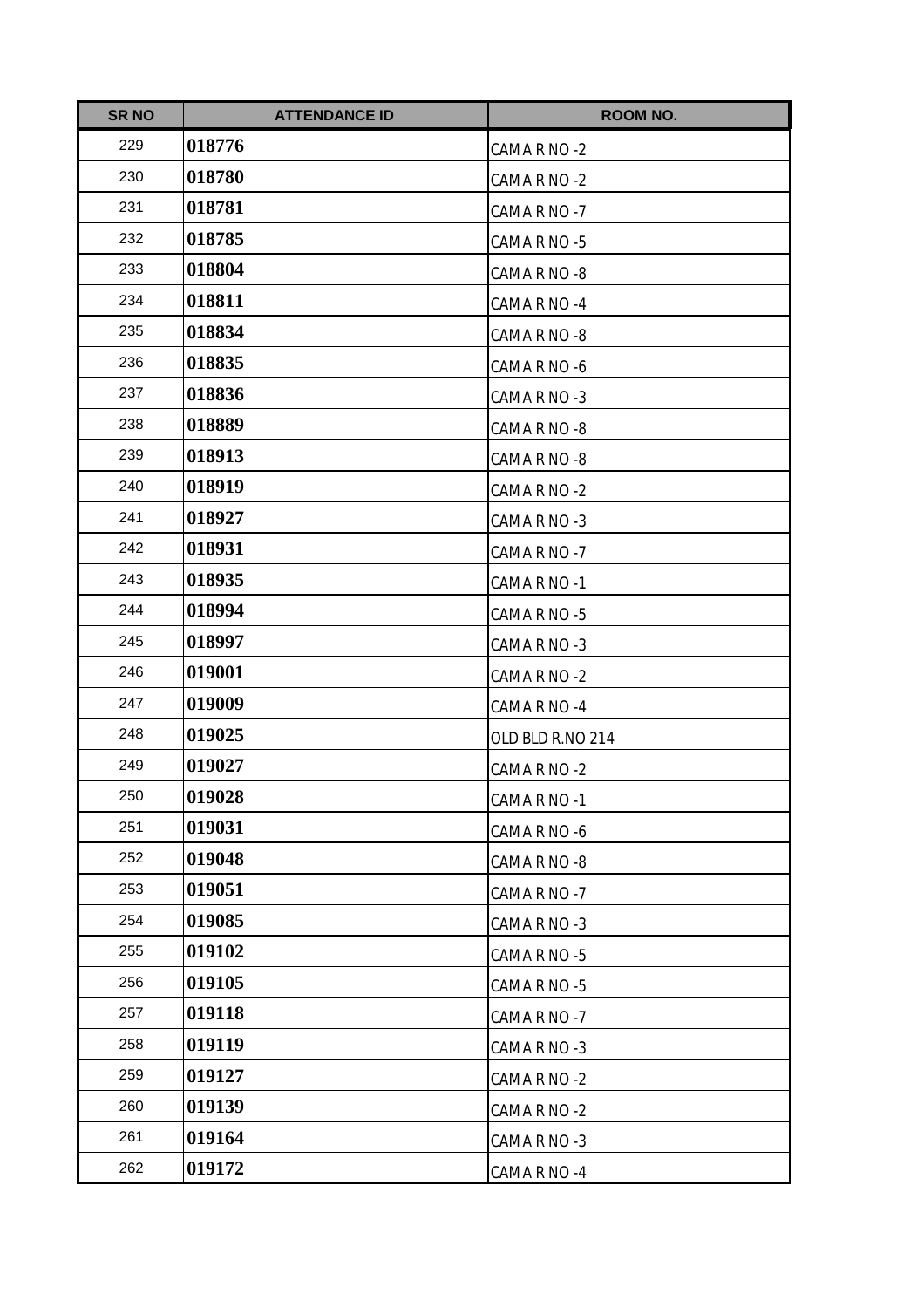| <b>SR NO</b> | <b>ATTENDANCE ID</b> | ROOM NO.         |
|--------------|----------------------|------------------|
| 263          | 019176               | CAMA R NO -4     |
| 264          | 019182               | CAMA R NO -7     |
| 265          | 019203               | CAMA R NO -8     |
| 266          | 019204               | CAMA R NO -6     |
| 267          | 019261               | CAMA R NO -4     |
| 268          | 019314               | CAMA R NO -8     |
| 269          | 019318               | CAMA R NO -5     |
| 270          | 019319               | CAMA R NO -7     |
| 271          | 019320               | CAMA R NO -6     |
| 272          | 019322               | CAMA R NO -3     |
| 273          | 019325               | CAMA R NO -1     |
| 274          | 019330               | OLD BLD R.NO 214 |
| 275          | 019366               | CAMA R NO -2     |
| 276          | 019399               | CAMA R NO -4     |
| 277          | 019494               | CAMA R NO -3     |
| 278          | 019556               | CAMA R NO -5     |
| 279          | 019579               | CAMA R NO -8     |
| 280          | 019591               | CAMA R NO -7     |
| 281          | 019643               | CAMA R NO -8     |
| 282          | 019674               | CAMA R NO -2     |
| 283          | 019736               | CAMA R NO -5     |
| 284          | 019746               | CAMA R NO-2      |
| 285          | 019760               | CAMA R NO -5     |
| 286          | 019776               | CAMA R NO -4     |
| 287          | 019792               | CAMA R NO -1     |
| 288          | 019801               | CAMA R NO -4     |
| 289          | 019808               | CAMA R NO -6     |
| 290          | 019809               | CAMA R NO -2     |
| 291          | 019813               | CAMA R NO -1     |
| 292          | 019835               | CAMA R NO -2     |
| 293          | 019919               | CAMA R NO -5     |
| 294          | 019933               | CAMA R NO -4     |
| 295          | 019941               | CAMA R NO -3     |
| 296          | 019943               | CAMA R NO -8     |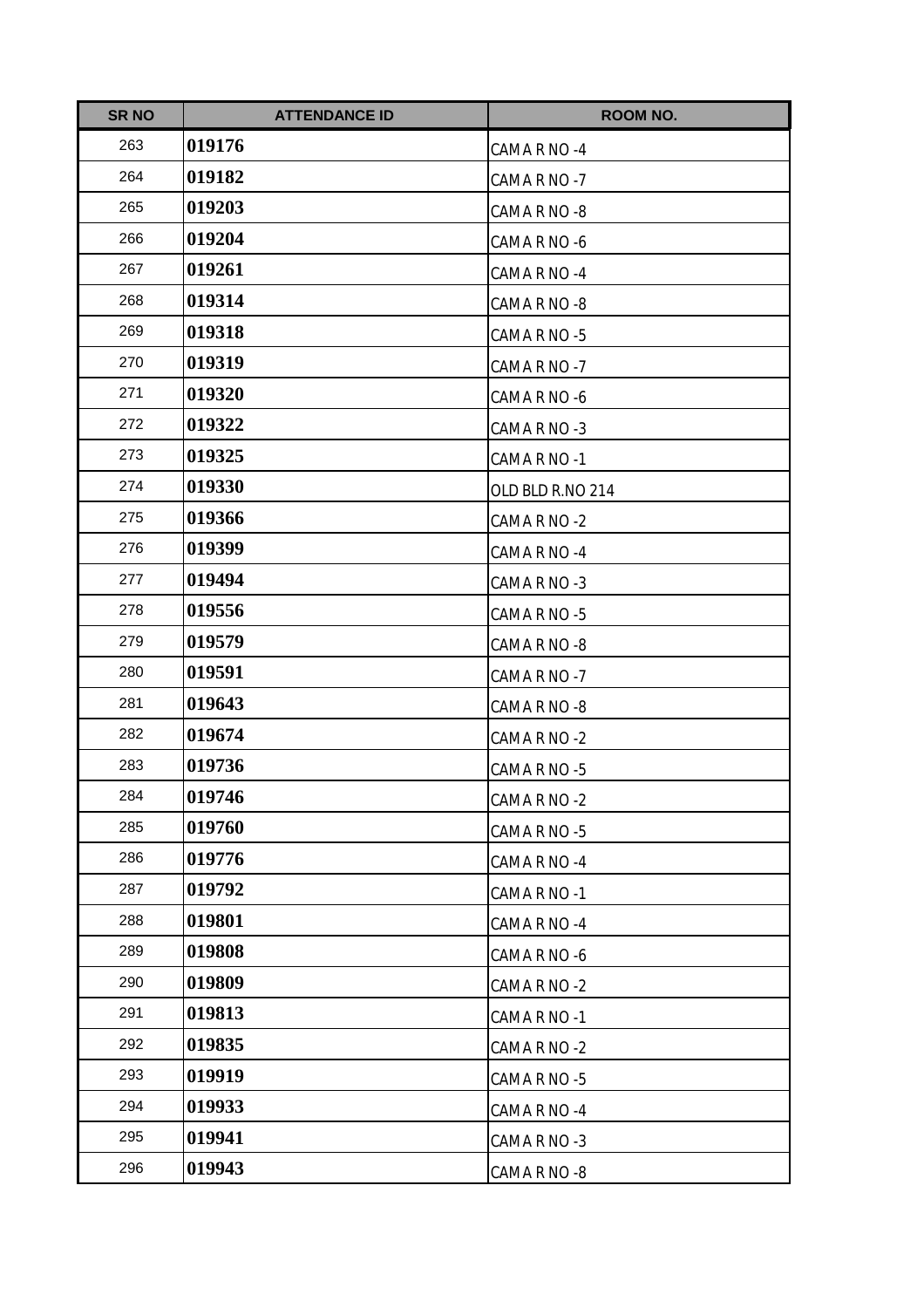| <b>SR NO</b> | <b>ATTENDANCE ID</b> | <b>ROOM NO.</b> |
|--------------|----------------------|-----------------|
| 297          | 019975               | CAMA R NO -5    |
| 298          | 019990               | CAMA R NO -6    |
| 299          | 020047               | CAMA R NO -5    |
| 300          | 020063               | CAMA R NO -4    |
| 301          | 020064               | CAMA R NO -4    |
| 302          | 020083               | CAMA R NO -6    |
| 303          | 020092               | CAMA R NO -6    |
| 304          | 020098               | CAMA R NO -8    |
| 305          | 020107               | CAMA R NO -5    |
| 306          | 020115               | CAMA R NO -3    |
| 307          | 020132               | CAMA R NO -8    |
| 308          | 020133               | CAMA R NO -1    |
| 309          | 020135               | CAMA R NO -1    |
| 310          | 020142               | CAMA R NO -7    |
| 311          | 020151               | CAMA R NO -8    |
| 312          | 020204               | CAMA R NO -6    |
| 313          | 020223               | CAMA R NO -6    |
| 314          | 020225               | CAMA R NO -8    |
| 315          | 020231               | CAMA R NO -1    |
| 316          | 020252               | CAMA R NO -3    |
| 317          | 020273               | CAMA R NO -5    |
| 318          | 020278               | CAMA R NO -7    |
| 319          | 020279               | CAMA R NO -6    |
| 320          | 020302               | CAMA R NO -3    |
| 321          | 020341               | CAMA R NO -4    |
| 322          | 020359               | CAMA R NO -5    |
| 323          | 020367               | CAMA R NO -7    |
| 324          | 020407               | CAMA R NO -4    |
| 325          | 020410               | CAMA R NO -5    |
| 326          | 020452               | CAMA R NO -3    |
| 327          | 020529               | CAMA R NO -7    |
| 328          | 020568               | CAMA R NO -2    |
| 329          | 020611               | CAMA R NO -2    |
| 330          | 020623               | CAMA R NO -2    |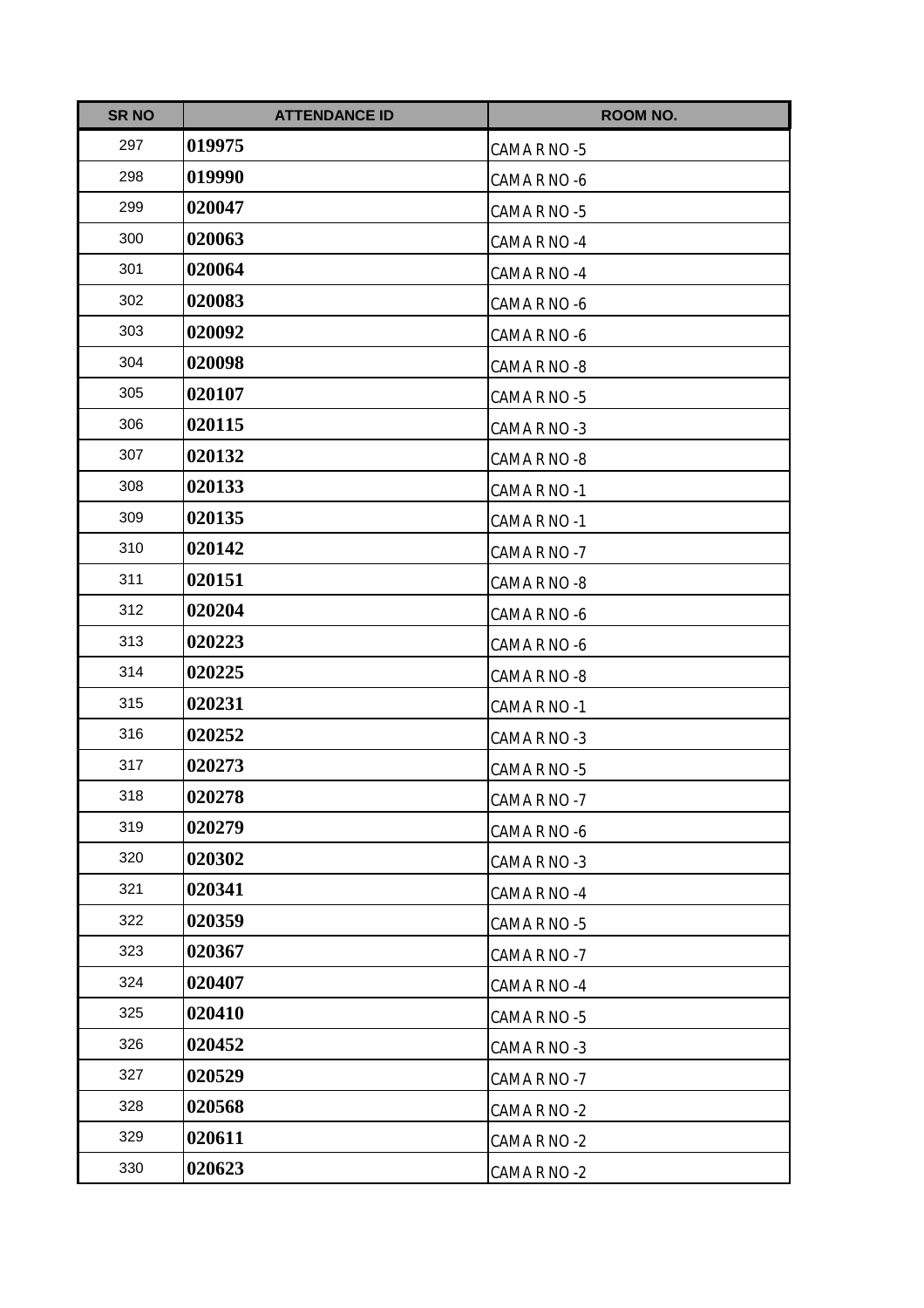| <b>SR NO</b> | <b>ATTENDANCE ID</b> | <b>ROOM NO.</b> |
|--------------|----------------------|-----------------|
| 331          | 020653               | CAMA R NO -7    |
| 332          | 020693               | CAMA R NO -1    |
| 333          | 020782               | CAMA R NO -5    |
| 334          | 020867               | CAMA R NO -8    |
| 335          | 020883               | CAMA R NO -8    |
| 336          | 020889               | CAMA R NO -3    |
| 337          | 020893               | CAMA R NO -7    |
| 338          | 020913               | CAMA R NO -7    |
| 339          | 020922               | CAMA R NO -8    |
| 340          | 020930               | CAMA R NO -1    |
| 341          | 020937               | CAMA R NO -4    |
| 342          | 020940               | CAMA R NO -6    |
| 343          | 020962               | CAMA R NO -4    |
| 344          | 020981               | CAMA R NO -6    |
| 345          | 020988               | CAMA R NO -7    |
| 346          | 021001               | CAMA R NO -1    |
| 347          | 021004               | CAMA R NO -8    |
| 348          | 021010               | CAMA R NO -6    |
| 349          | 021013               | CAMA R NO -2    |
| 350          | 021019               | CAMA R NO -2    |
| 351          | 021032               | CAMA R NO -3    |
| 352          | 021050               | CAMA R NO -5    |
| 353          | 021054               | CAMA R NO -1    |
| 354          | 021059               | CAMA R NO -3    |
| 355          | 021061               | CAMA R NO -6    |
| 356          | 021066               | CAMA R NO -6    |
| 357          | 021087               | CAMA R NO -8    |
| 358          | 021136               | CAMA R NO -2    |
| 359          | 021168               | CAMA R NO -6    |
| 360          | 021177               | CAMA R NO -3    |
| 361          | 021262               | CAMA R NO -4    |
| 362          | 021267               | CAMA R NO -3    |
| 363          | 021269               | CAMA R NO -8    |
| 364          | 021271               | CAMA R NO -7    |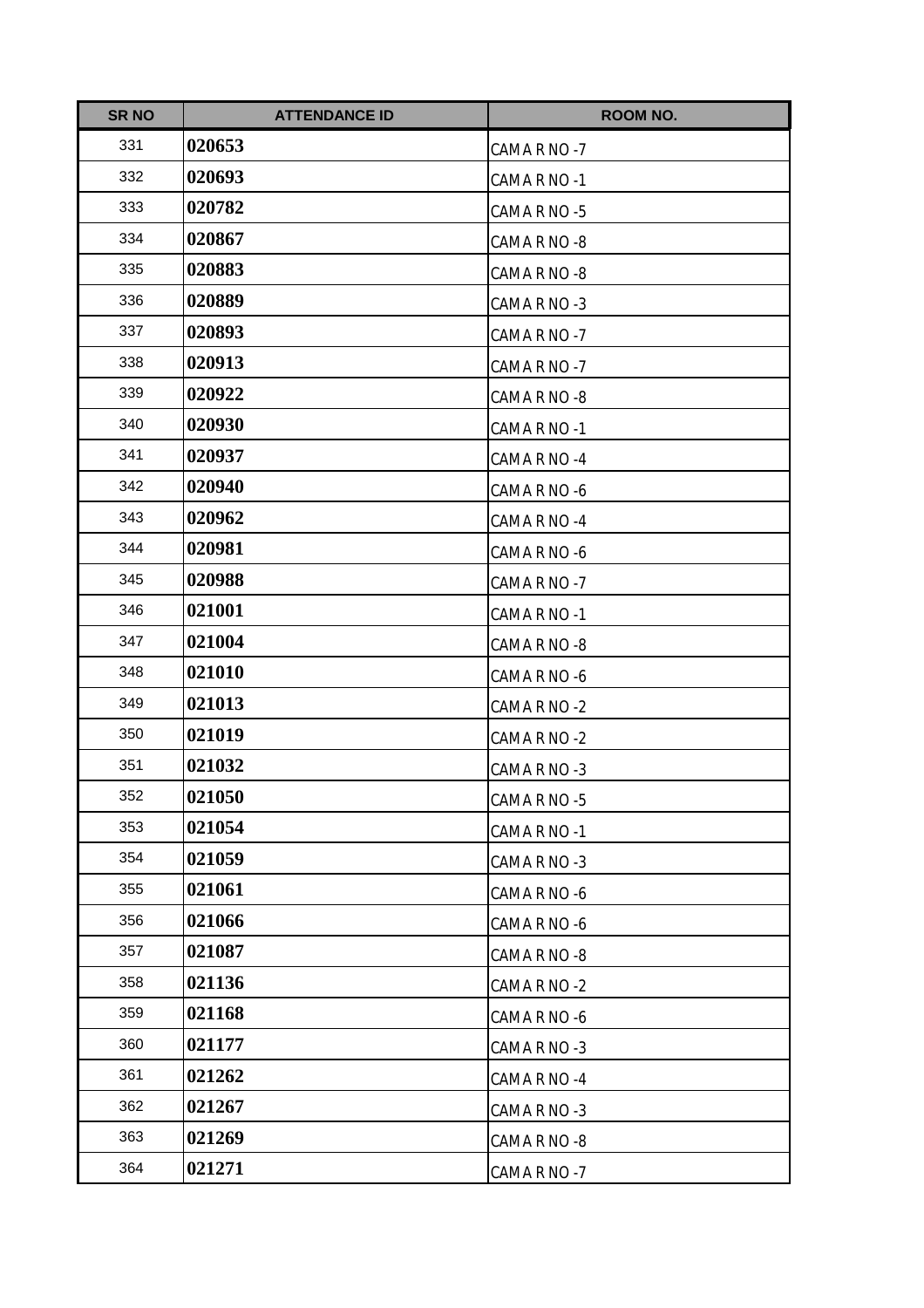| <b>SR NO</b> | <b>ATTENDANCE ID</b> | <b>ROOM NO.</b>  |
|--------------|----------------------|------------------|
| 365          | 021277               | CAMA R NO -6     |
| 366          | 021278               | CAMA R NO -8     |
| 367          | 021287               | CAMA R NO -2     |
| 368          | 021298               | CAMA R NO -6     |
| 369          | 021307               | CAMA R NO -5     |
| 370          | 021309               | CAMA R NO -5     |
| 371          | 021347               | CAMA R NO -7     |
| 372          | 021351               | CAMA R NO -5     |
| 373          | 021363               | CAMA R NO -8     |
| 374          | 021426               | CAMA R NO -3     |
| 375          | 021490               | CAMA R NO -2     |
| 376          | 021497               | CAMA R NO -4     |
| 377          | 021519               | CAMA R NO -7     |
| 378          | 021541               | CAMA R NO -7     |
| 379          | 021542               | CAMA R NO -3     |
| 380          | 021543               | CAMA R NO -6     |
| 381          | 021547               | CAMA R NO -5     |
| 382          | 021551               | CAMA R NO -4     |
| 383          | 021555               | CAMA R NO -6     |
| 384          | 021559               | OLD BLD R.NO 214 |
| 385          | 021576               | CAMA R NO -3     |
| 386          | 021592               | CAMA R NO -6     |
| 387          | 021633               | CAMA R NO -4     |
| 388          | 021667               | CAMA R NO -5     |
| 389          | 021670               | CAMA R NO -5     |
| 390          | 021680               | CAMA R NO -2     |
| 391          | 021701               | CAMA R NO -4     |
| 392          | 021725               | CAMA R NO -8     |
| 393          | 021754               | CAMA R NO -4     |
| 394          | 021760               | CAMA R NO -6     |
| 395          | 021771               | CAMA R NO -5     |
| 396          | 021777               | CAMA R NO -8     |
| 397          | 021832               | CAMA R NO -5     |
| 398          | 021881               | CAMA R NO -6     |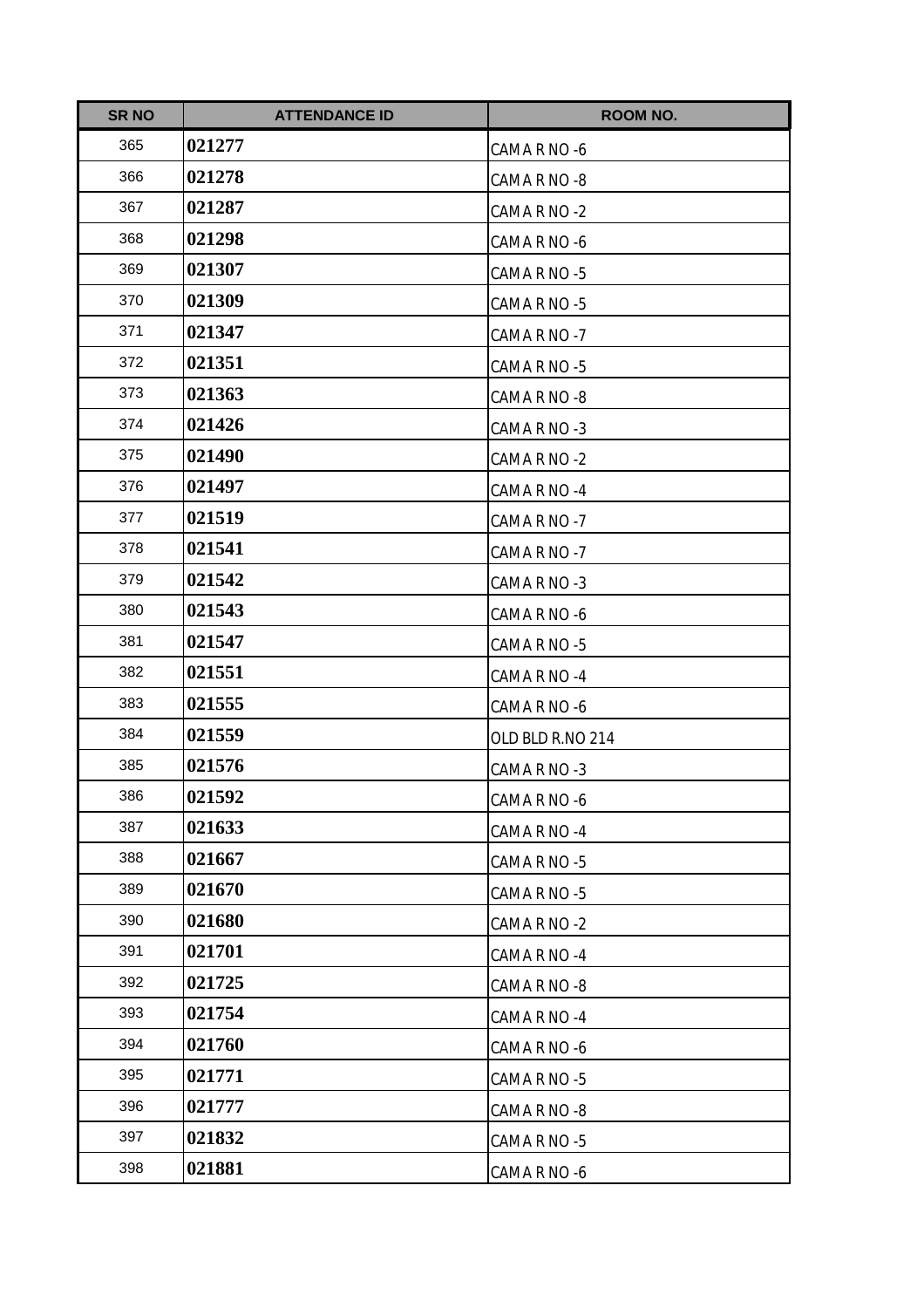| <b>SR NO</b> | <b>ATTENDANCE ID</b> | <b>ROOM NO.</b> |
|--------------|----------------------|-----------------|
| 399          | 021906               | CAMA R NO -7    |
| 400          | 021912               | CAMA R NO -7    |
| 401          | 021915               | CAMA R NO -3    |
| 402          | 021920               | CAMA R NO -6    |
| 403          | 021933               | CAMA R NO -6    |
| 404          | 021943               | CAMA R NO -4    |
| 405          | 022003               | CAMA R NO -8    |
| 406          | 022007               | CAMA R NO -8    |
| 407          | 022013               | CAMA R NO -7    |
| 408          | 022026               | CAMA R NO -8    |
| 409          | 022041               | CAMA R NO -3    |
| 410          | 022049               | CAMA R NO -5    |
| 411          | 022057               | CAMA R NO -5    |
| 412          | 022089               | CAMA R NO -7    |
| 413          | 022118               | CAMA R NO -3    |
| 414          | 022121               | CAMA R NO -5    |
| 415          | 022151               | CAMA R NO -8    |
| 416          | 022358               | CAMA R NO -6    |
| 417          | 022383               | CAMA R NO -8    |
| 418          | 022400               | CAMA R NO -8    |
| 419          | 022401               | CAMA R NO -8    |
| 420          | 022408               | CAMA R NO -5    |
| 421          | 022493               | CAMA R NO -8    |
| 422          | 022531               | CAMA R NO -8    |
| 423          | 022582               | CAMA R NO -6    |
| 424          | 022585               | CAMA R NO -6    |
| 425          | 022587               | CAMA R NO -7    |
| 426          | 022588               | CAMA R NO -1    |
| 427          | 022592               | CAMA R NO -6    |
| 428          | 022615               | CAMA R NO -3    |
| 429          | 022629               | CAMA R NO -6    |
| 430          | 022635               | CAMA R NO -8    |
| 431          | 022670               | CAMA R NO -1    |
| 432          | 022705               | CAMA R NO -5    |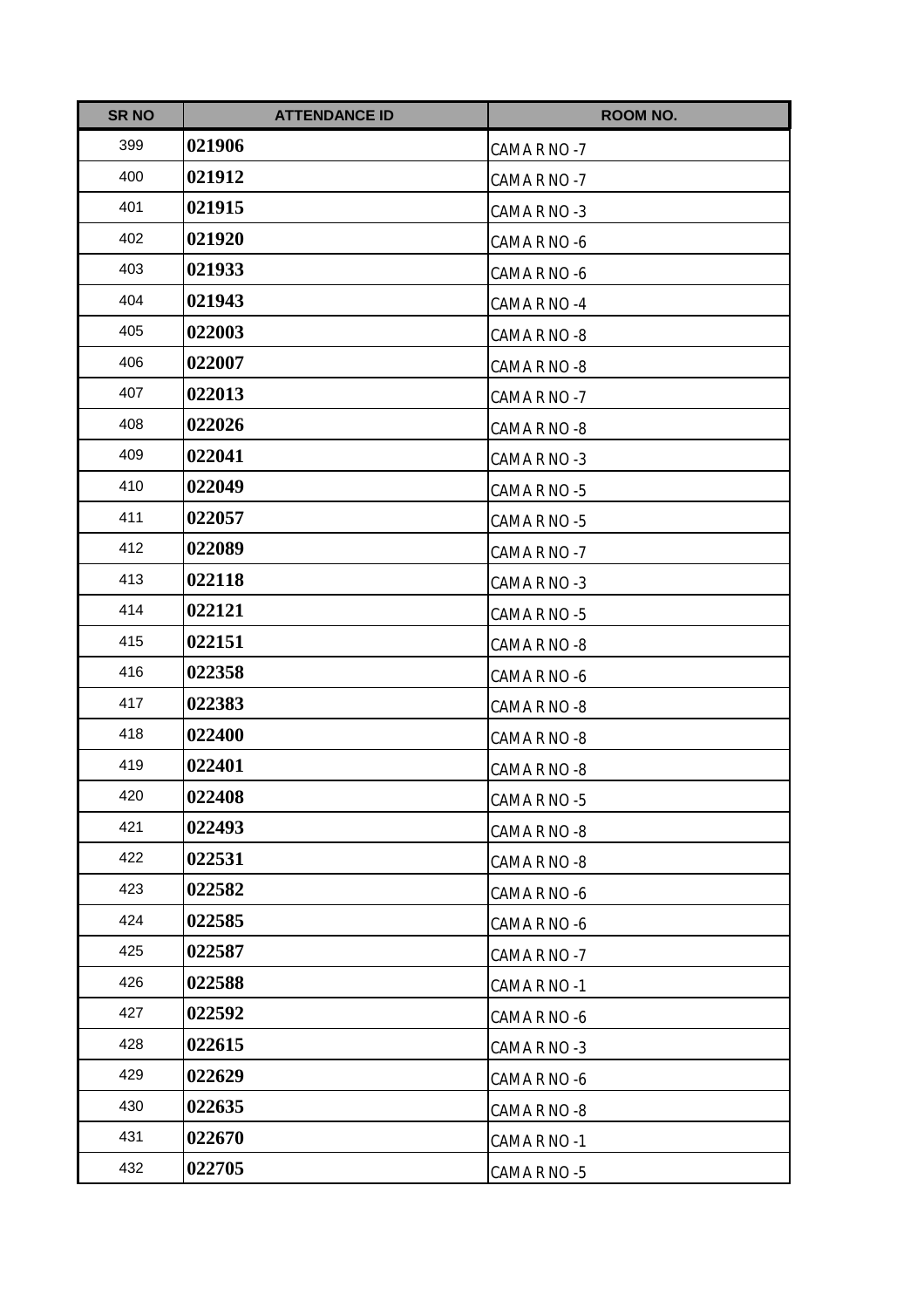| <b>SR NO</b> | <b>ATTENDANCE ID</b> | <b>ROOM NO.</b>  |
|--------------|----------------------|------------------|
| 433          | 022764               | CAMA R NO -7     |
| 434          | 022767               | CAMA R NO -4     |
| 435          | 022778               | CAMA R NO -7     |
| 436          | 022786               | CAMA R NO -4     |
| 437          | 022788               | CAMA R NO -4     |
| 438          | 022790               | CAMA R NO -6     |
| 439          | 022795               | CAMA R NO -8     |
| 440          | 022826               | CAMA R NO -4     |
| 441          | 023023               | CAMA R NO -8     |
| 442          | 023067               | CAMA R NO -4     |
| 443          | 023221               | CAMA R NO -6     |
| 444          | 023287               | CAMA R NO -6     |
| 445          | 023309               | CAMA R NO -8     |
| 446          | 023358               | CAMA R NO -4     |
| 447          | 023361               | CAMA R NO -7     |
| 448          | 023362               | CAMA R NO -7     |
| 449          | 023380               | CAMA R NO -4     |
| 450          | 023399               | CAMA R NO -7     |
| 451          | 023438               | CAMA R NO -7     |
| 452          | 023479               | CAMA R NO -5     |
| 453          | 023490               | CAMA R NO -5     |
| 454          | 023493               | CAMA R NO-7      |
| 455          | 023508               | CAMA R NO -1     |
| 456          | 023542               | CAMA R NO -4     |
| 457          | 023566               | OLD BLD R.NO 214 |
| 458          | 023567               | CAMA R NO -8     |
| 459          | 023590               | CAMA R NO -7     |
| 460          | 023592               | CAMA R NO -7     |
| 461          | 023593               | CAMA R NO -4     |
| 462          | 023599               | CAMA R NO -5     |
| 463          | 023600               | CAMA R NO -4     |
| 464          | 023603               | CAMA R NO -1     |
| 465          | 023607               | CAMA R NO -3     |
| 466          | 023615               | CAMA R NO -7     |